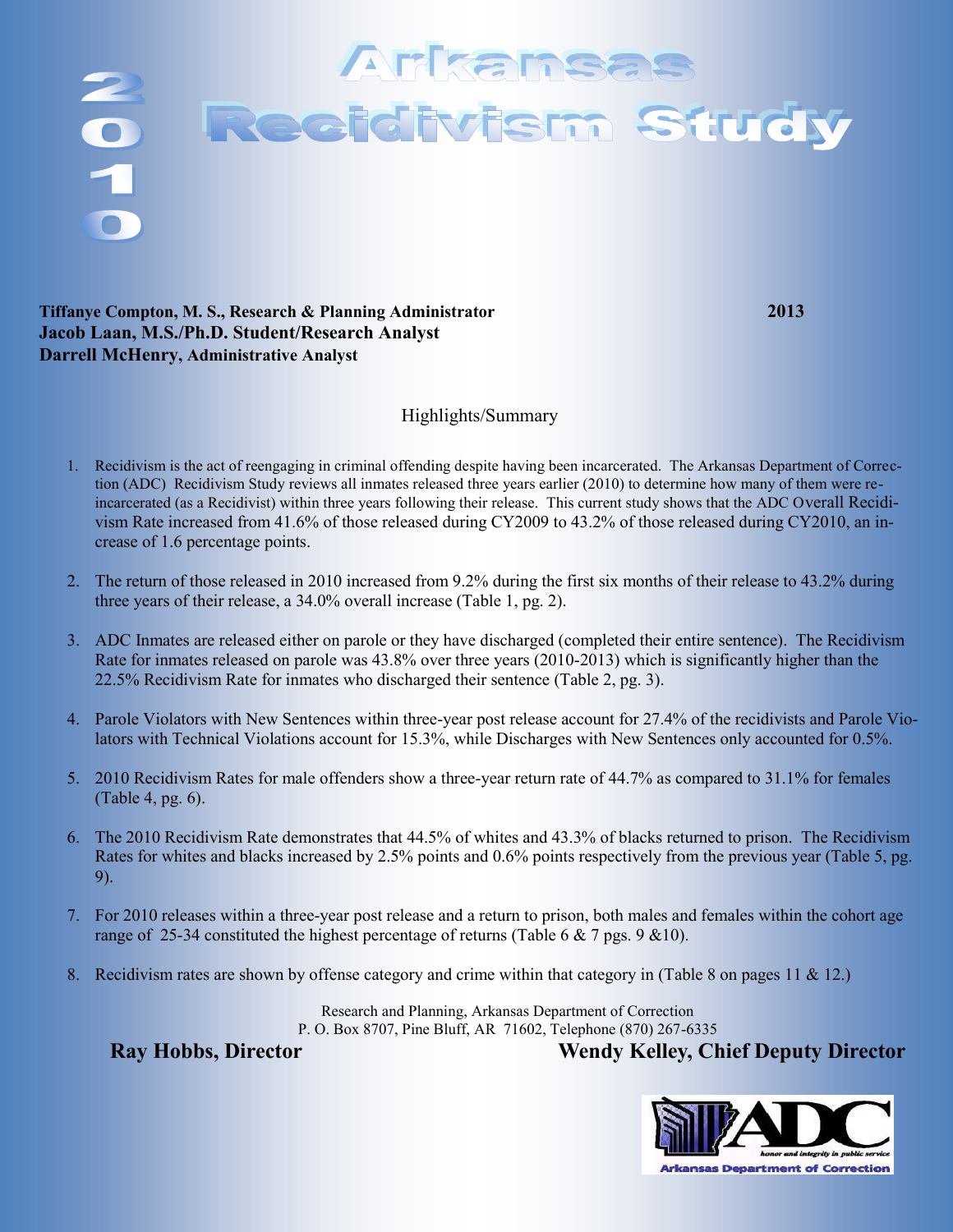# **Arkansas' Recidivism Study (Addendum)**

The **2010** Recidivism research is an addendum to the original **1997-1999** study produced in 2003 and to the addendums through **2009**, produced in prior years. This addendum was prepared by the Arkansas Department of Correction's Research and Planning Division. The addendum reviews the return rates of inmates released from custody in **CY2010**, as compared to prior years. The data for this research was obtained from the ADC electronic Offender Management Information System (eOMIS). If an individual was released **January 1, 2010 through December 31, 2010**, the data provided reflect returns for a full three-year post release. All charts and tables reflect a three-year post release review and are utilized strictly for clarity and ease to the reader.

The study is categorized into return rates of six (6) months, one (1) year, and three (3) years. As with the **2009** addendum regarding a three-year post release of inmates produced in **2012**, the ADC Research and Planning Section will continue to study, track and update trends in release/return annually.

## **Overall Recidivism Rates**

As demonstrated, Table 1 shows the overall ADC **2010** recidivism rates. The post-release period consists of six months, one year and three years, from **2001** through **2010**. In **2010**, there was a total of **6,198** inmates released from ADC. Within six months of release, **9.2%** returned to prison. Within one year **19.5%** inmates returned and within three years **43.2%** had returned to prison. ADC's recidivism rate, averaged for the last ten years, is **44.2%**.

*\*In all tables, the "number of releases" is the number of unduplicated releases in a given year used to generate recidivism rates. Table 1 does not specify the type of return. It demonstrates an overall return rate, regardless of reason.*

|                  | <b>Overall Recidivism Rates</b>    |                 |                 |        |        |                                                 |         |                |  |  |  |
|------------------|------------------------------------|-----------------|-----------------|--------|--------|-------------------------------------------------|---------|----------------|--|--|--|
|                  |                                    |                 |                 |        |        |                                                 |         |                |  |  |  |
| <b>Release</b>   | Total Number % Returned # Returned |                 |                 |        |        | % Returned # Returned   % Returned   # Returned |         | <b>Total %</b> |  |  |  |
|                  |                                    |                 |                 |        |        |                                                 |         |                |  |  |  |
| Year             | <b>Releases</b>                    | <b>6 Months</b> | <b>6 Months</b> | 1 Year | 1 Year | 3 Years                                         | 3 Years | <b>Returns</b> |  |  |  |
|                  |                                    |                 |                 |        |        |                                                 |         |                |  |  |  |
| 2001             | 5962                               | 15.9%           | 948             | 29.7%  | 1771   | 51.4%                                           | 3066    | 51.4%          |  |  |  |
| 2002             | 6015                               | 15.1%           | 911             | 28.5%  | 1716   | 49.4%                                           | 2969    | 49.4%          |  |  |  |
| 2003             | 6135                               | 12.9%           | 792             | 25.9%  | 1586   | 47.4%                                           | 2905    | 47.4%          |  |  |  |
| 2004             | 6244                               | 11.2%           | 698             | 22.1%  | 1377   | 44.4%                                           | 2772    | 44.4%          |  |  |  |
| 2005             | 5657                               | 7.4%            | 418             | 18.3%  | 1036   | 41.4%                                           | 2344    | 41.4%          |  |  |  |
| 2006             | 5505                               | 6.4%            | 355             | 17.1%  | 943    | 37.4%                                           | 2060    | 37.4%          |  |  |  |
| 2007             | 5783                               | 6.2%            | 359             | 15.2%  | 881    | 40.3%                                           | 2330    | 40.3%          |  |  |  |
| 2008             | 6305                               | 7.5%            | 475             | 20.2%  | 1275   | 44.9%                                           | 2831    | 44.9%          |  |  |  |
| 2009             | 6585                               | 8.3%            | 547             | 20.4%  | 1343   | 41.6%                                           | 2742    | 41.6%          |  |  |  |
|                  |                                    |                 |                 |        |        |                                                 |         |                |  |  |  |
| 2010             | 6198                               | 9.2%            | 572             | 19.5%  | 1213   | 43.2%                                           | 2680    | 43.3%          |  |  |  |
| <b>Ten Year-</b> | 6,039                              | 10.7%           | 608             | 21,8%  | 1314   | 44,2%                                           | 2670    | 44.2%          |  |  |  |

#### Table 1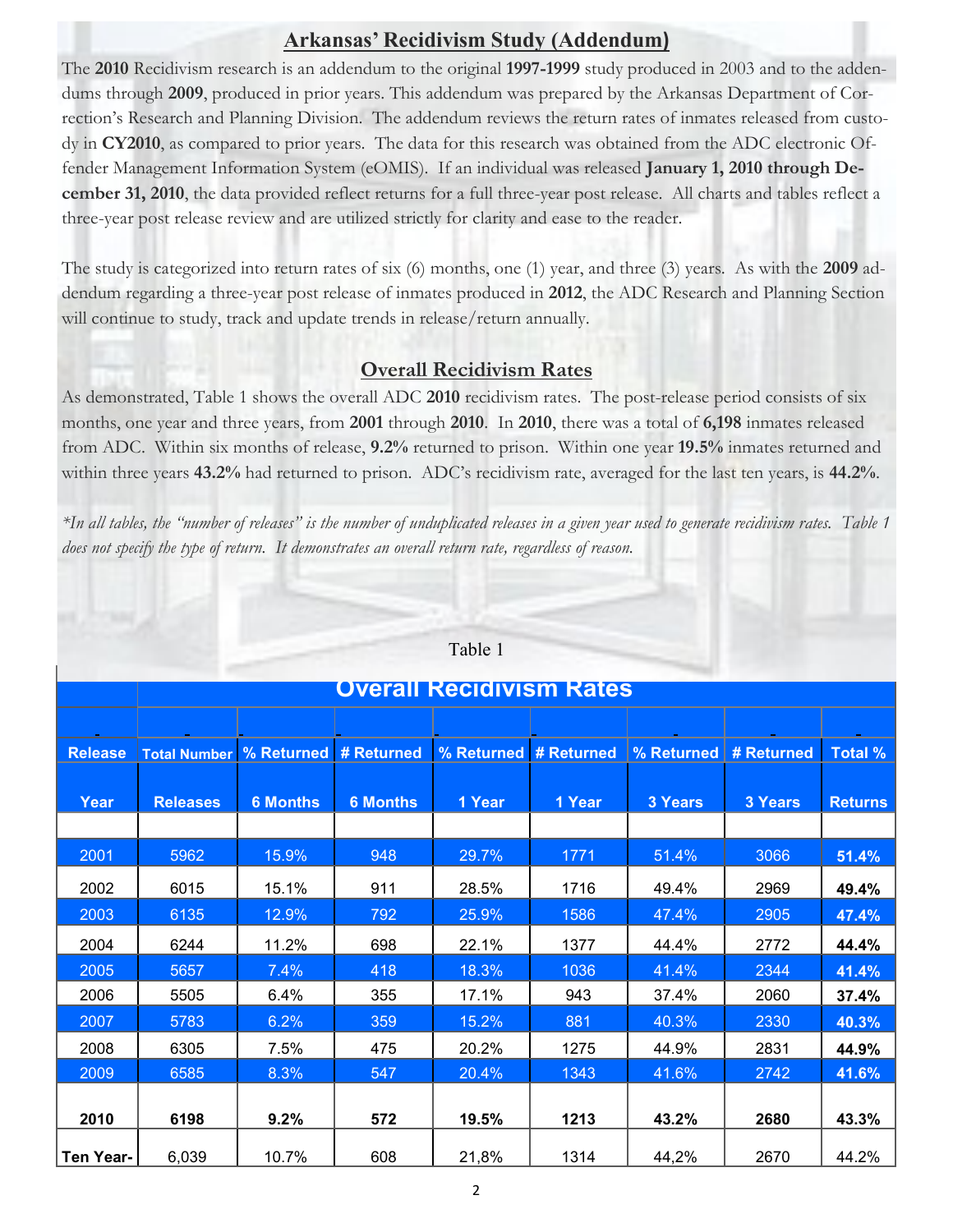## **Recidivism Rates: Release Type**

Table 2 demonstrates recidivism rate by type of release. ADC releases inmates by parole with supervision, which is granted by the Parole Board, or by discharge (max flat of sentence). In **2010**, there were **6,047** released by regular parole and **151** inmates discharged. Results indicate that within six months of release in **2010**, **568** inmates or **9.4%** of the inmates released on parole had returned, while only **4** or **2.6%** of the inmates discharged returned with a new sentence. Total returns of parole releases from ADC in **2010** show a **43.8%** return rate, while discharges reflects a **22.5%** return rate within three-years.

|                         |                           |                                 |                          |                        | <b>Recidivism Rates By Type of Release-2010</b> |                     |                           |                        |
|-------------------------|---------------------------|---------------------------------|--------------------------|------------------------|-------------------------------------------------|---------------------|---------------------------|------------------------|
| Year                    | Type of<br><b>Release</b> | <b>Total</b><br><b>Releases</b> | 6 Mths<br><b>Returns</b> | $\%$<br><b>Returns</b> | 1 Year<br><b>Returns</b>                        | %<br><b>Returns</b> | 3 Years<br><b>Returns</b> | $\%$<br><b>Returns</b> |
| 2001                    | Paroled -<br>Regular      | 5,778                           | 947                      | 16.4%                  | 1,762                                           | 30.5%               | 3,042                     | 52.6%                  |
|                         | <b>Discharge</b>          | 184                             | $\overline{1}$           | 0.5%                   | $\overline{9}$                                  | 4.9%                | 24                        | 13.0%                  |
| 2002                    | Paroled -<br>Regular      | 5,841                           | 910                      | 15.6%                  | 1,707                                           | 29.2%               | 2,938                     | 50.3%                  |
|                         | Discharge                 | 174                             | 1                        | 0.6%                   | 9                                               | 5.2%                | 31                        | 17.8%                  |
| 2003                    | Paroled -<br>Regular      | 5,958                           | 788                      | 13.2%                  | 1,577                                           | 26.5%               | 2,861                     | 48.0%                  |
|                         | <b>Discharge</b>          | 177                             | 4                        | 2.3%                   | 9                                               | 5.1%                | 43                        | 24.3%                  |
| 2004                    | Paroled -<br>Regular      | 6,075                           | 693                      | 11.4%                  | 1,368                                           | 22.5%               | 2,735                     | 45.0%                  |
|                         | Discharge                 | 169                             | 5                        | 3.0%                   | 9                                               | 5.3%                | 37                        | 21.9%                  |
| 2005                    | Paroled -<br>Regular      | 5,505                           | 413                      | 7.5%                   | 1,025                                           | 18.6%               | 2,317                     | 42.1%                  |
|                         | <b>Discharge</b>          | 152                             | $\overline{5}$           | 3.3%                   | 11                                              | 7.2%                | 27                        | 17.8%                  |
| 2006                    | Paroled -<br>Regular      | 5,358                           | 350                      | 6.5%                   | 931                                             | 17.4%               | 2,020                     | 37.7%                  |
|                         | Discharge                 | 147                             | 5                        | 3.4%                   | 12                                              | 8.2%                | 40                        | 27.2%                  |
| 2007                    | Paroled -<br>Regular      | 5,623                           | 357                      | 6.3%                   | 872                                             | 15.5%               | 2,293                     | 40.8%                  |
|                         | <b>Discharge</b>          | 160                             | $\overline{2}$           | 1.3%                   | 9                                               | 5.6%                | 37                        | 23.1%                  |
| 2008                    | Paroled -<br>Regular      | 6,160                           | 469                      | 7.6%                   | 1,262                                           | 20.5%               | 2,808                     | 45.6%                  |
|                         | Discharge                 | 145                             | 6                        | 4.1%                   | 13                                              | 9.0%                | 23                        | 15.9%                  |
| 2009                    | Paroled -<br>Regular      | 6,421                           | 543                      | 8.5%                   | 1329                                            | 20.7%               | 2694                      | 42.0%                  |
|                         | <b>Discharge</b>          | 164                             | 4                        | 2.4%                   | 15                                              | 9.1%                | 34                        | 20.7%                  |
| 2010                    | Paroled-<br>Regular       | 6,047                           | 568                      | 9.4%                   | 1202                                            | 19.9%               | 2646                      | 43.8%                  |
|                         | Discharge                 | 151                             | 4                        | 2.6%                   | ${\bf 11}$                                      | 7.3%                | 34                        | 22.5%                  |
|                         |                           |                                 |                          |                        |                                                 |                     |                           |                        |
| Total Paroled - Regular |                           | 58,766                          | 6,038                    | 10.3%                  | 13,035                                          | 22.2%               | 26,354                    | 44.8%                  |
| Total Discharged        |                           | 1623                            | 37                       | 2.3%                   | 107                                             | 6.6%                | 330                       | 20.3%                  |

#### Table 2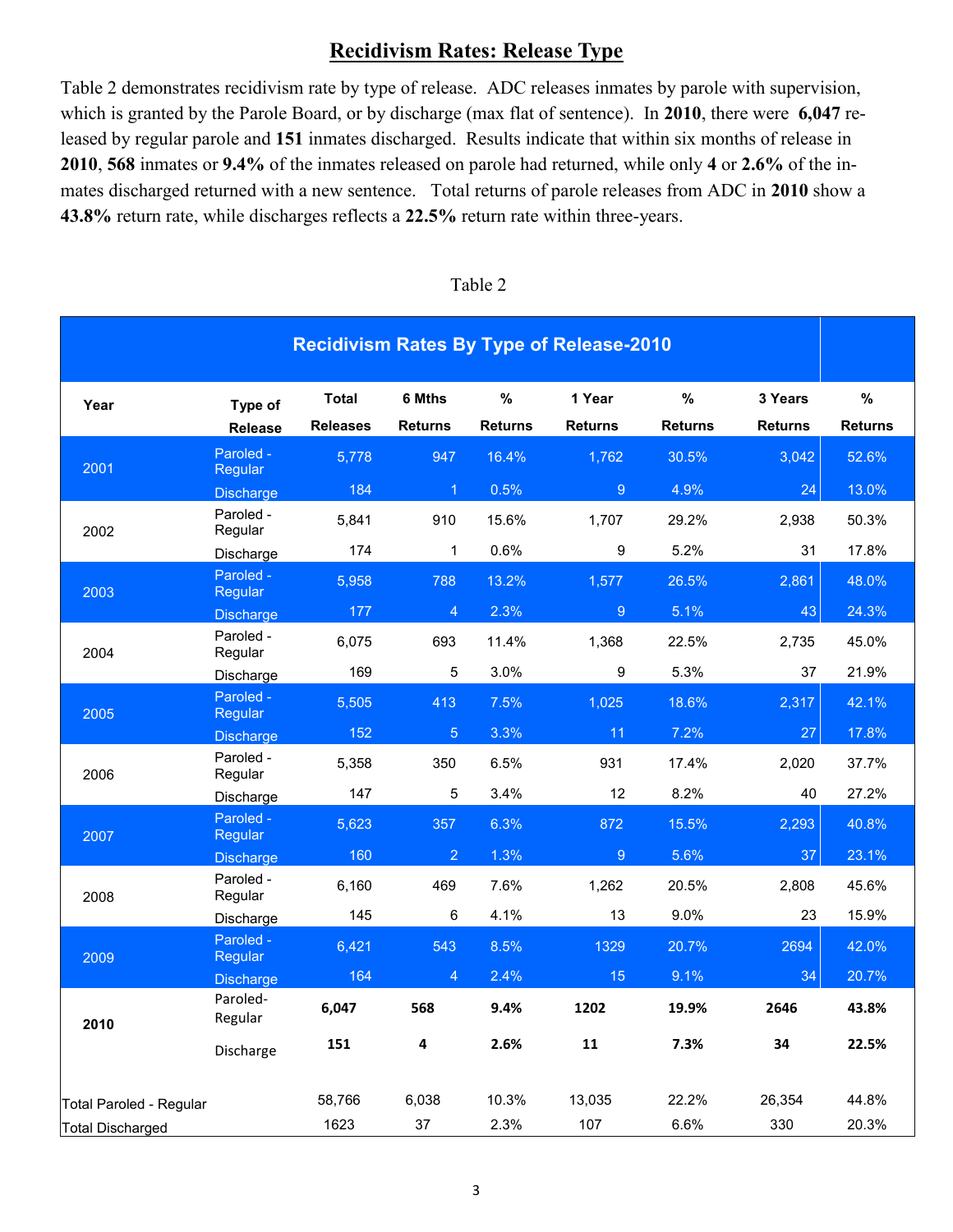|      | Table 3.                                          |                                 |                |                |                |                |                |                |  |  |  |  |
|------|---------------------------------------------------|---------------------------------|----------------|----------------|----------------|----------------|----------------|----------------|--|--|--|--|
|      | <b>Recidivism Of Parolees And Discharges-2010</b> |                                 |                |                |                |                |                |                |  |  |  |  |
|      |                                                   |                                 |                |                |                |                |                |                |  |  |  |  |
| Year | <b>Total</b>                                      | <b>Type of</b>                  | <b>6 Mths</b>  | $\%$           | 1 Year         | $\frac{9}{6}$  | 3 Years        | $\%$           |  |  |  |  |
|      | <b>Releases</b>                                   | <b>Return</b>                   | <b>Returns</b> | <b>Returns</b> | <b>Returns</b> | <b>Returns</b> | <b>Returns</b> | <b>Returns</b> |  |  |  |  |
|      |                                                   | <b>PV/New Sentence</b>          | 283            | 4.7%           | 540            | 9.1%           | 913            | 15.3%          |  |  |  |  |
| 2001 | 5962                                              | PV/Technical                    | 663            | 11.1%          | 1211           | 20.3%          | 1972           | 33.1%          |  |  |  |  |
|      |                                                   | Discharge - Reconviction        | $\overline{2}$ | 0.0%           | 20             | 0.3%           | 181            | 3.0%           |  |  |  |  |
|      |                                                   | <b>PV/New Sentence</b>          | 793            | 13.2%          | 1516           | 25.2%          | 2549           | 42.4%          |  |  |  |  |
| 2002 | 6015                                              | <b>PV/Technical</b>             | 113            | 1.9%           | 174            | 2.9%           | 215            | 3.6%           |  |  |  |  |
|      |                                                   | Discharge - Reconviction        | 5 <sup>5</sup> | 0.1%           | 26             | 0.4%           | 205            | 3.4%           |  |  |  |  |
| 2003 | 6135                                              | <b>PV/New Sentence</b>          | 785            | 12.8%          | 1558           | 25.4%          | 2668           | 43.5%          |  |  |  |  |
|      |                                                   | Discharge - Reconviction        | $\overline{7}$ | 0.1%           | 28             | 0.5%           | 237            | 3.9%           |  |  |  |  |
|      |                                                   | <b>PV/New Sentence</b>          | 686            | 11.0%          | 1341           | 21.5%          | 2535           | 40.6%          |  |  |  |  |
| 2004 | 6244                                              | <b>Discharge - Reconviction</b> | 12             | 0.2%           | 36             | 0.6%           | 237            | 3.8%           |  |  |  |  |
| 2005 | 5657                                              | <b>PV/New Sentence</b>          | 407            | 7.2%           | 999            | 17.7%          | 2120           | 37.5%          |  |  |  |  |
|      |                                                   | Discharge - Reconviction        | 11             | 0.2%           | 37             | 0.7%           | 224            | 4.0%           |  |  |  |  |
| 2006 | 5505                                              | <b>PV/New Sentence</b>          | 346            | 6.3%           | 918            | 16.7%          | 1868           | 33.9%          |  |  |  |  |
|      |                                                   | Discharge - Reconviction        | 9 <sup>°</sup> | 0.2%           | 25             | 0.5%           | 192            | 3.5%           |  |  |  |  |
|      |                                                   | <b>PV/New Sentence</b>          | 352            | 6.1%           | 850            | 14.7%          | 1708           | 29.5%          |  |  |  |  |
| 2007 | 5783                                              | PV/Technical                    | $\mathbf{1}$   | 0.0%           | 10             | 0.2%           | 454            | 7.9%           |  |  |  |  |
|      |                                                   | Discharge - Reconviction        | 6              | 0.1%           | 21             | 0.4%           | 168            | 2.9%           |  |  |  |  |
|      |                                                   | <b>PV/New Sentence</b>          | 345            | 5.5%           | 818            | 13.0%          | 1732           | 27.5%          |  |  |  |  |
| 2008 | 6305                                              | PV/Technical                    | 122            | 1.9%           | 427            | 6.8%           | 925            | 14.7%          |  |  |  |  |
|      |                                                   | Discharge - Reconviction        | 8              | 0.1%           | 30             | 0.5%           | 174            | 2.8%           |  |  |  |  |
|      |                                                   | <b>PV/New Sentence</b>          | 403            | 6.1%           | 911            | 13.8%          | 1665           | 25.3%          |  |  |  |  |
| 2009 | 6585                                              | PV/Technical                    | 138            | 2.1%           | 404            | 6.1%           | 916            | 13.9%          |  |  |  |  |
|      |                                                   | Discharge - Reconviction        | 6              | 0.1%           | 28             | 0.4%           | 161            | 2.4%           |  |  |  |  |
|      |                                                   | <b>PV/New Sentence</b>          | 445            | 7.2%           | 835            | 13.5%          | 1700           | 27.4%          |  |  |  |  |
| 2010 | 6198                                              | <b>PV/Technical</b>             | 123            | 2.0%           | 367            | 5.9%           | 946            | 15.3%          |  |  |  |  |
|      |                                                   | <b>Discharge-Reconviction</b>   | 4              | 0.1%           | 11             | 0.2%           | 34             | 0.5%           |  |  |  |  |

# **Recidivism Rates: (Return Types) Parolees and Discharges**

Table 3 and Figures 3, 3-1 and 3-2 show inmates that return to prison for parole violations with a new sentence (s); or parole violators returning with a technical violation (s); and discharges (reconvicted inmates) that returned to prison as a new recommitment with a new sentence. Although the number of technical violators returned to ADC has decreased since the opening in 2003 of the Omega Technical Parole Violators Center, the number returned in **2010** has increased from its lowest number in **2007**. Even though a new conviction might also have a technical violation attached, the new conviction on most cases will supersede the technical violation, making the new conviction the primary reason for returning to prison.

\*Previously, Discharge-Reconviction was not specific to only include Discharge Inmates. CY2010 Releases only includes those Inmates who were specifically Discharged.

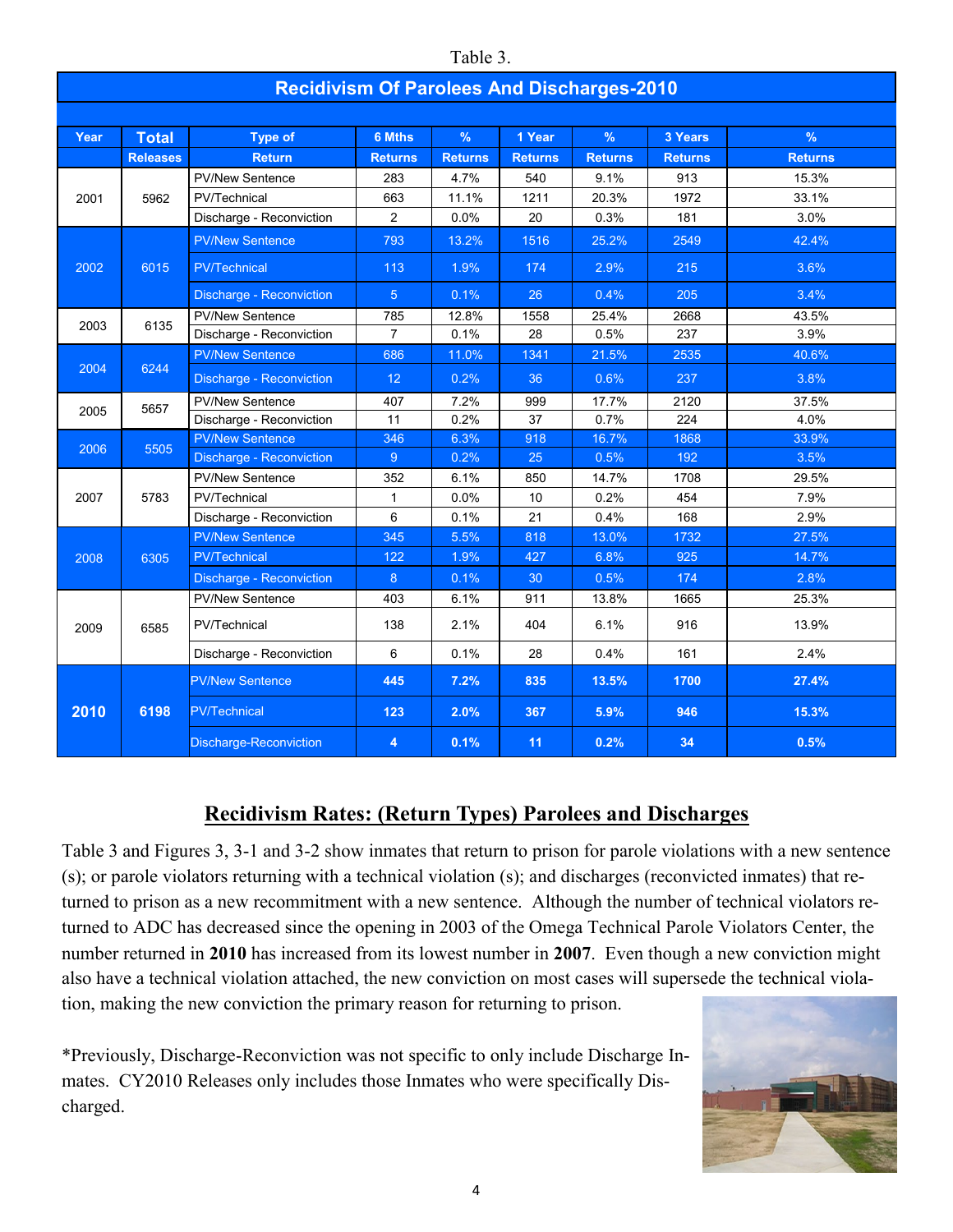



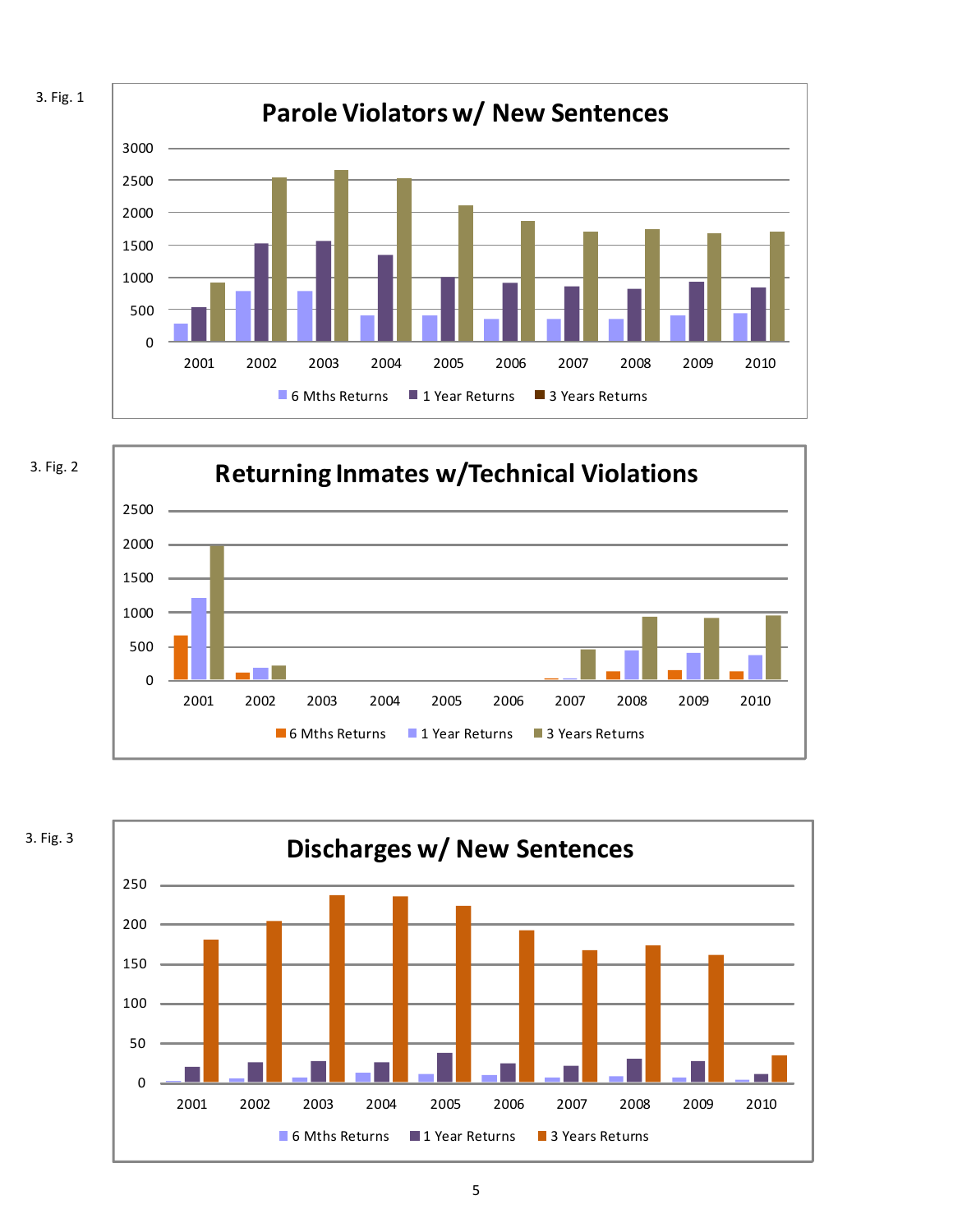# **Recidivism Rates: Gender**

Table 4 , 4-1, 4-2 exhibits recidivism rates by gender. Across the years, male Inmates have a higher recidivism rate when compared to female Inmates. In **2010,** 44.7% of male Inmates released returned to the ADC versus 31.1% of the female Inmates released. From six months to one year, data demonstrated a constant return rate for both males and females; however, by the end of the third year there was a larger percentage of males returning to prison compared to females.

| <b>Recidivism Rates By Gender</b> |                |                                 |                          |                           |                          |                           |                           |                           |                                              |  |
|-----------------------------------|----------------|---------------------------------|--------------------------|---------------------------|--------------------------|---------------------------|---------------------------|---------------------------|----------------------------------------------|--|
| Year                              | <b>Gender</b>  | <b>Total</b><br><b>Releases</b> | 6 month<br><b>Return</b> | Total %<br><b>Returns</b> | 1 Year<br><b>Returns</b> | Total %<br><b>Returns</b> | 3 Years<br><b>Returns</b> | Total %<br><b>Returns</b> | <b>Total Inmates</b><br><b>Not Returning</b> |  |
| 2001                              | Female         | 625                             | 81                       | 13.0%                     | 140                      | 22.4%                     | 260                       | 41.6%                     | 365                                          |  |
| 2002                              | Male<br>Female | 5,337<br>594                    | 867<br>67                | 16.2%<br>11.2%            | 1,631<br>134             | 30.6%<br>22.6%            | 2,806<br>242              | 52.6%<br>40.7%            | 2,531<br>320                                 |  |
|                                   | Male           | 5,421                           | 844                      | 15.6%                     | 1,582                    | 29.2%                     | 2,727                     | 50.3%                     | 2,426                                        |  |
| 2003                              | Female         | 616                             | 54                       | 8.8%                      | 111                      | 18.0%                     | 215                       | 34.9%                     | 401                                          |  |
| 2004                              | Male<br>Female | 5,519<br>551                    | 738<br>31                | 13.4%<br>5.6%             | 1,475<br>56              | 26.7%<br>10.2%            | 2,690<br>139              | 48.7%<br>25.2%            | 2,829<br>413                                 |  |
|                                   | Male           | 5,693                           | 667                      | 11.8%                     | 1,321                    | 23.2%                     | 2,633                     | 46.2%                     | 3,060                                        |  |
| 2005                              | Female<br>Male | 534<br>5,124                    | 15<br>403                | 2.8%<br>7.9%              | 44<br>992                | 8.2%<br>19.4%             | 123<br>2,221              | 23.0%<br>43.3%            | 411<br>2,903                                 |  |
| 2006                              | Female         | 614                             | 18                       | 2.9%                      | 57                       | 9.3%                      | 137                       | 22.3%                     | 477                                          |  |
|                                   | Male           | 4,891                           | 337                      | 6.9%                      | 886                      | 18.1%                     | 1,923                     | 39.3%                     | 2,968                                        |  |
| 2007                              | Female<br>Male | 675<br>5,783                    | 21<br>338                | 3.1%<br>5.8%              | 53<br>828                | 7.9%<br>14.3%             | 158<br>2,172              | 23.4%<br>37.6%            | 517<br>3,611                                 |  |
| 2008                              | Female         | 735                             | 27                       | 3.7%                      | 87                       | 11.8%                     | $211$                     | 28.7%                     | 524                                          |  |
| 2009                              | Male<br>Female | 5,570<br>755                    | 448<br>41                | 5.0%<br>5.4%              | 1,188<br>99              | 21.3%<br>13.1%            | 2,620<br>210              | 47.0%<br>27.8%            | 2.950<br>545                                 |  |
|                                   | Male           | 5,830                           | 506                      | 8.7%                      | 1245                     | 21.4%                     | 2533                      | 43.4%                     | 3297                                         |  |
| 2010                              | <b>Female</b>  | 687                             | 32                       | 4.7%                      | 74                       | 10.8%                     | 214                       | 31.1                      | 473                                          |  |
|                                   | <b>Male</b>    | 5,511                           | 540                      | 9.8%                      | 1139                     | 20.7%                     | 2,466                     | 44.7                      | 3,045                                        |  |

| Table 4 |  |
|---------|--|
|---------|--|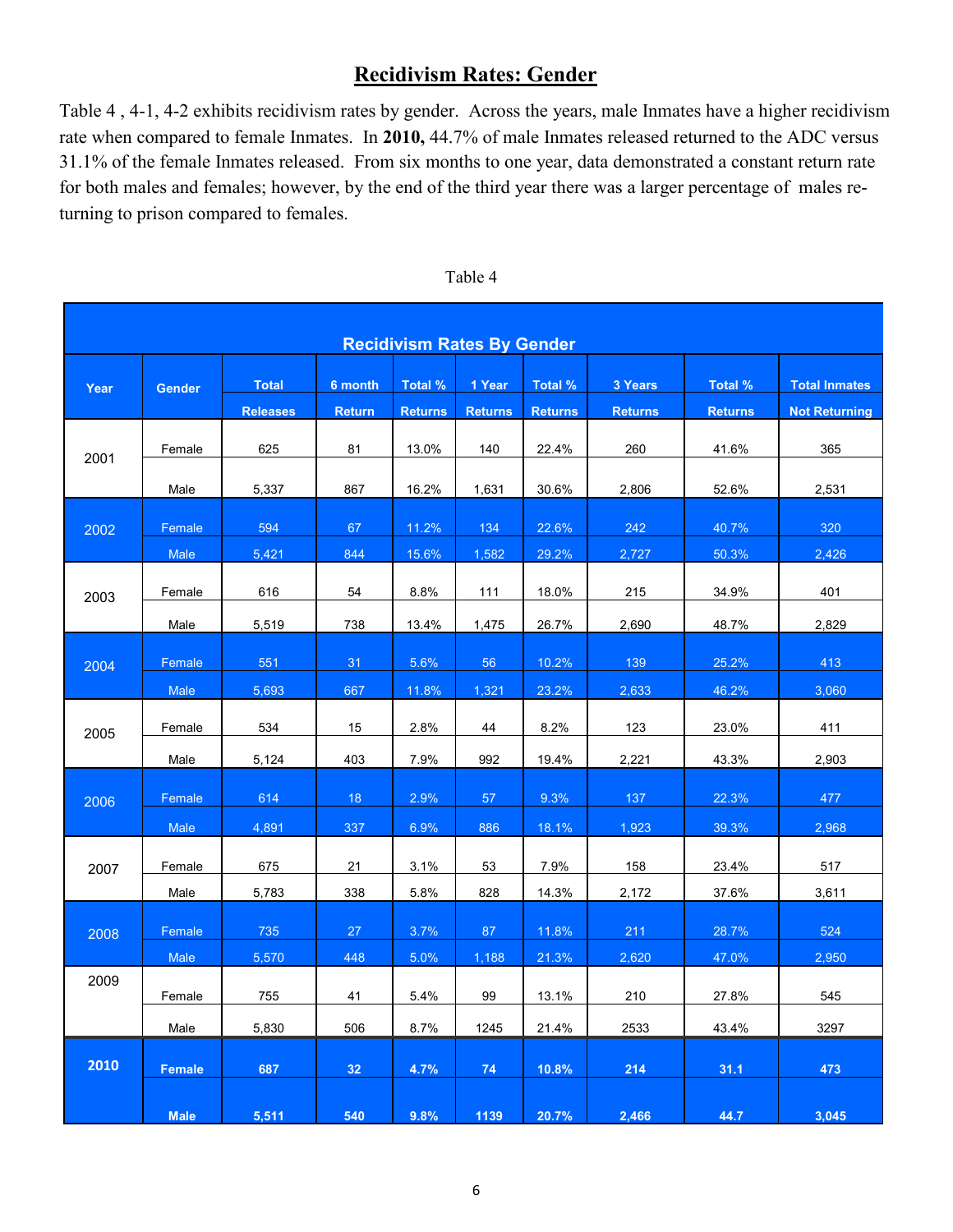



Figure 4.1

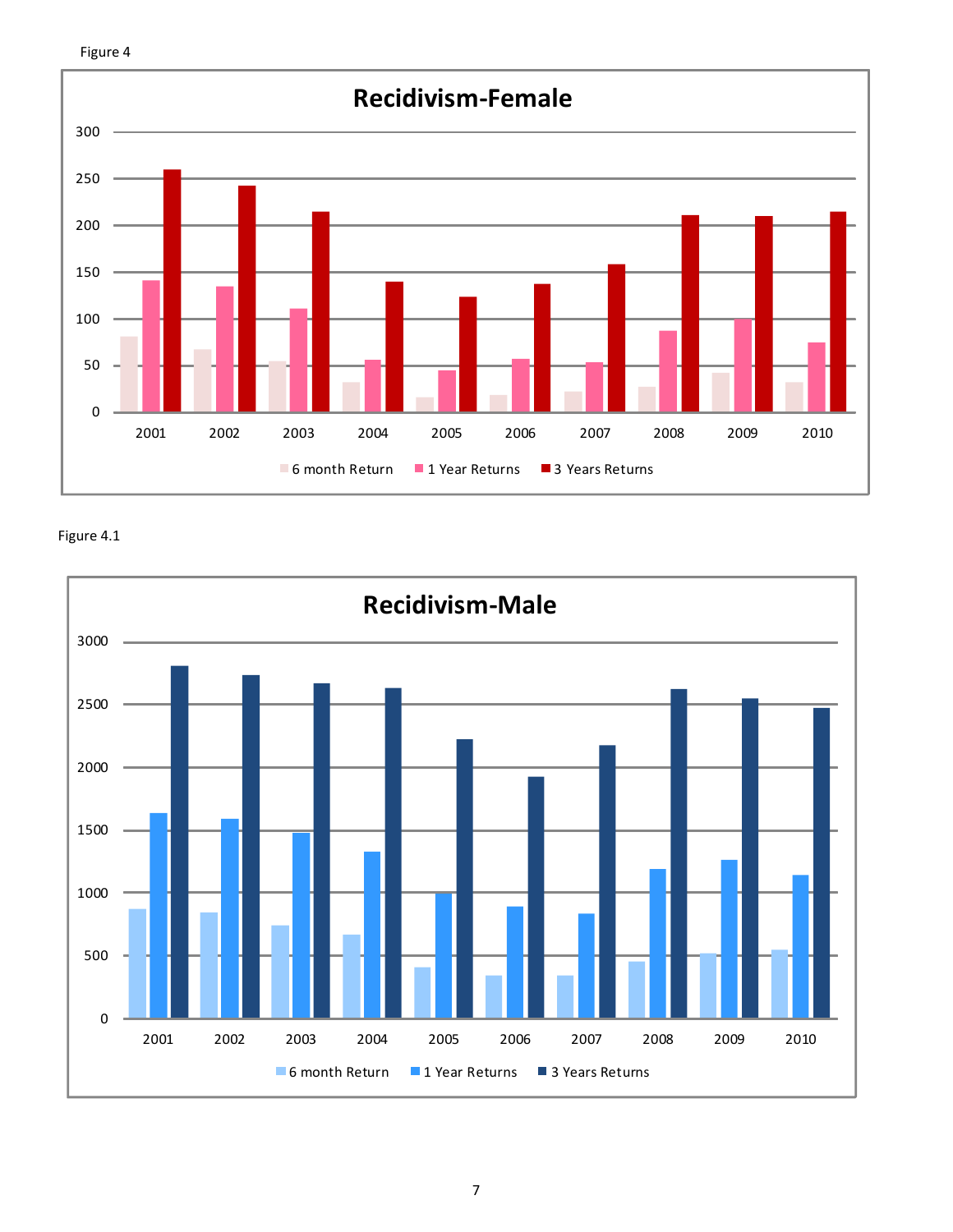# Table 5

| <b>2010 Recidivism Rates By Race</b> |                 |                                 |                                  |           |                          |           |                          |           |  |  |
|--------------------------------------|-----------------|---------------------------------|----------------------------------|-----------|--------------------------|-----------|--------------------------|-----------|--|--|
| Year                                 | <b>Race</b>     | <b>Total</b><br><b>Releases</b> | <b>6 Month</b><br><b>Returns</b> | % Returns | 1 Year<br><b>Returns</b> | % Returns | 3 Year<br><b>Returns</b> | % Returns |  |  |
|                                      | Black           | 2,718                           | 463                              | 17.0%     | 839                      | 30.9%     | 1,476                    | 54.3%     |  |  |
| 2001                                 | Hispanic        | 64                              | 3                                | 4.7%      | 10                       | 15.6%     | 18                       | 28.1%     |  |  |
|                                      | Other           | 45                              | 3                                | 6.7%      | $\overline{4}$           | 8.9%      | 8                        | 17.8%     |  |  |
|                                      | White           | 3,135                           | 479                              | 15.3%     | 918                      | 29.3%     | 1,564                    | 49.9%     |  |  |
|                                      | <b>Black</b>    | 2,618                           | 408                              | 15.6%     | 741                      | 28.3%     | 1,335                    | 51.0%     |  |  |
| 2002                                 | Hispanic        | 75                              | 5 <sub>5</sub>                   | 6.7%      | 9                        | 12.0%     | 13                       | 17.3%     |  |  |
|                                      | Other           | 30                              | $\overline{0}$                   | 0.0%      | $\mathbf{3}$             | 10.0%     | $\overline{7}$           | 23.3%     |  |  |
|                                      | White           | 3,292                           | 497                              | 15.1%     | 962                      | 29.2%     | 1,613                    | 49.0%     |  |  |
|                                      | <b>Black</b>    | 2,768                           | 321                              | 11.6%     | 691                      | 25.0%     | 1,349                    | 48.7%     |  |  |
|                                      | Hispanic        | 50                              | 4                                | 8.0%      | 11                       | 22.0%     | 20                       | 40.0%     |  |  |
| 2003                                 | Other           | 13                              | 0                                | 0.0%      | $\mathbf{1}$             | 7.7%      | 5                        | 38.5%     |  |  |
|                                      | White           | 3,304                           | 467                              | 14.1%     | 883                      | 26.7%     | 1,531                    | 46.3%     |  |  |
|                                      | <b>Black</b>    | 2,711                           | 255                              | 9.4%      | 573                      | 21.1%     | 1,260                    | 46.5%     |  |  |
|                                      | Hispanic        | 64                              | 10                               | 15.6%     | 14                       | 21.9%     | 24                       | 37.5%     |  |  |
| 2004                                 | Other           | 19                              | $\blacktriangleleft$             | 5.3%      | $\overline{4}$           | 21.1%     | 5 <sup>5</sup>           | 26.3%     |  |  |
|                                      | White           | 3,450                           | 432                              | 12.5%     | 786                      | 22.8%     | 1,483                    | 43.0%     |  |  |
|                                      | <b>Black</b>    | 2,285                           | 167                              | 7.3%      | 455                      | 19.9%     | 1,064                    | 46.6%     |  |  |
|                                      | Hispanic        | 70                              | 6                                | 8.6%      | 11                       | 15.7%     | 22                       | 31.4%     |  |  |
| 2005                                 | Other           | 30                              | 4                                | 13.3%     | $\overline{7}$           | 23.3%     | 10                       | 33.3%     |  |  |
|                                      | White           | 3,273                           | 241                              | 7.4%      | 563                      | 17.2%     | 1,248                    | 38.1%     |  |  |
|                                      | <b>Black</b>    | 2,304                           | 144                              | 6.3%      | 396                      | 17.2%     | 925                      | 40.1%     |  |  |
|                                      | <b>Hispanic</b> | 115                             | 10 <sup>°</sup>                  | 8.7%      | 12                       | 10.4%     | 29                       | 25.2%     |  |  |
| 2006                                 | Other           | 22                              | $\overline{1}$                   | 4.5%      | $\overline{2}$           | 9.1%      | $\overline{4}$           | 18.2%     |  |  |
|                                      | White           | 3,064                           | 200                              | 6.5%      | 533                      | 17.4%     | 1,102                    | 36.0%     |  |  |
|                                      | Black           | 2,374                           | 159                              | 6.7%      | 403                      | 17.0%     | 1,057                    | 44.5%     |  |  |
|                                      | Hispanic        | 155                             | 12 <sup>°</sup>                  | 7.7%      | 18                       | 11.6%     | 34                       | 21.9%     |  |  |
| 2007                                 | Other           | 38                              | $\mathbf{3}$                     | 7.9%      | $7\overline{ }$          | 18.4%     | 16                       | 42.1%     |  |  |
|                                      | White           | 3,216                           | 185                              | 5.8%      | 453                      | 14.1%     | 1,223                    | 38.0%     |  |  |
|                                      | <b>Black</b>    | 2,607                           | 200                              | 7.7%      | 535                      | 20.5%     | 1,235                    | 47.4%     |  |  |
|                                      | <b>Hispanic</b> | 247                             | 11                               | 4.5%      | 26                       | 10.5%     | 53                       | 21.5%     |  |  |
| 2008                                 | Other           | 32                              | 5 <sub>1</sub>                   | 15.6%     | 12 <sup>°</sup>          | 37.5%     | 19 <sup>°</sup>          | 59.4%     |  |  |
|                                      | White           | 3,419                           | 259                              | 7.6%      | 702                      | 20.5%     | 1,524                    | 44.6%     |  |  |
|                                      | <b>Black</b>    | 2,641                           | 207                              | 7.8%      | 509                      | 19.3%     | 1128                     | 42.7%     |  |  |
|                                      | Hispanic        | 213                             | 15                               | 7.0%      | 27                       | 12.7%     | 41                       | 19.2%     |  |  |
| 2009                                 | Other           | 37                              | 5                                | 13.5%     | 12                       | 32.4%     | 20                       | 54.1%     |  |  |
|                                      | White           | 3694                            | 319                              | 8.6%      | 795                      | 21.5%     | 1553                     | 42.0%     |  |  |
|                                      | <b>Black</b>    | 2,540                           | 205                              | 8.1%      | 464                      | 18.3      | 1101                     | 43.3      |  |  |
|                                      | <b>Hispanic</b> | 210                             | 17 <sub>2</sub>                  | 8.1%      | 29                       | 13.8%     | 46                       | 21.9      |  |  |
| 2010                                 | <b>Other</b>    | 46                              | 5 <sup>1</sup>                   | 10.7%     | 10 <sub>1</sub>          | 21.7%     | 20                       | 43.5      |  |  |
|                                      | <b>White</b>    | 3,402                           | 345                              | 10/1%     | 711                      | 20.9%     | 1513                     | 44.5%     |  |  |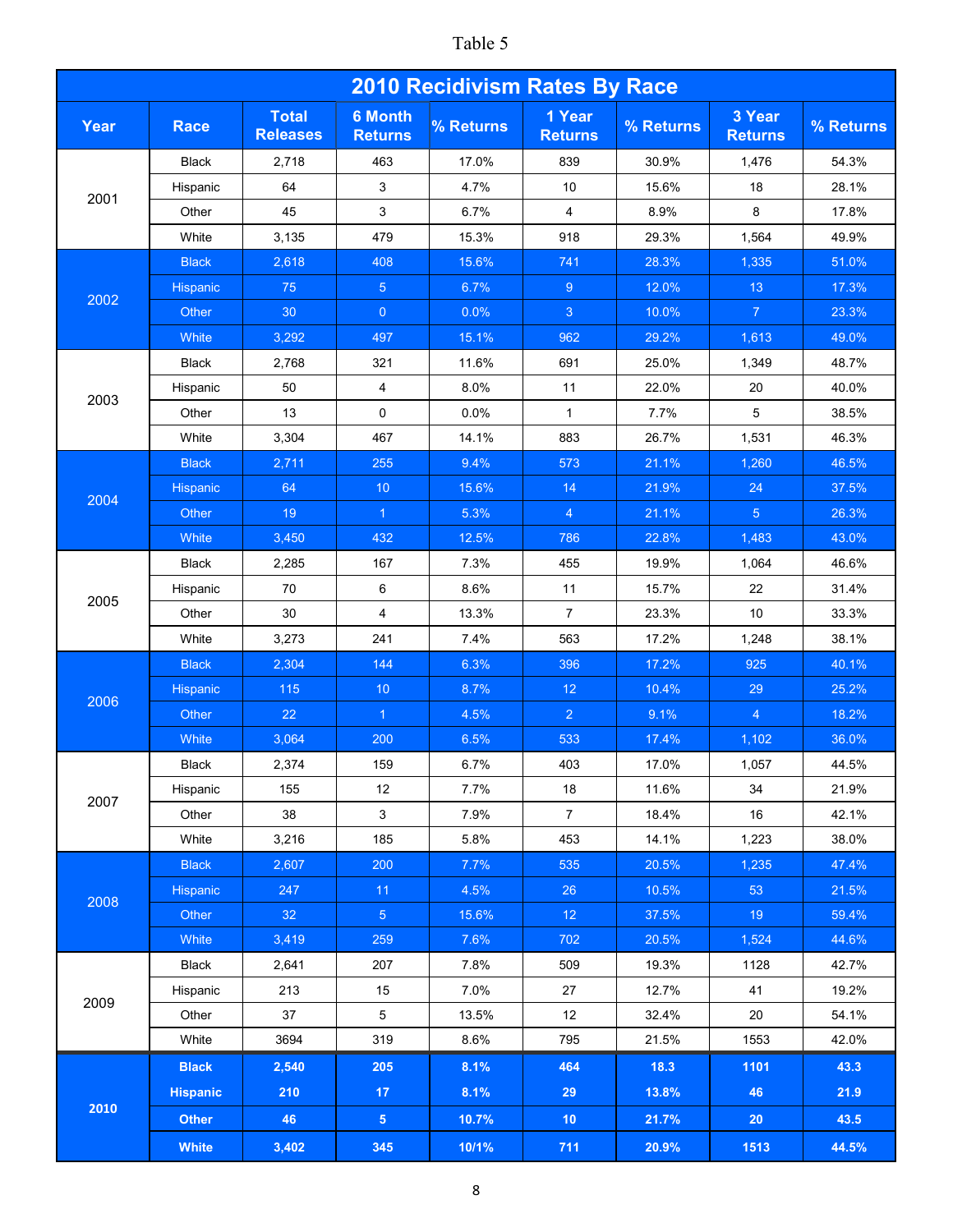## **Recidivism Rates: Race**

In Table 5 Recidivism Rates were generated by race for **2010** and encompasses time frames of six months, one year and three-year post release. Recidivism rates were based on six racial groups. Within the ADC, the population primarily consists of Caucasian and African-American racial cohorts, while only a small percentage consists of Hispanic and other categories. For this report, the category of Caucasian is denoted as White; the African-American category is denoted as Black; the Hispanic Category consists of Cuban, Mexican and Hispanic racial designations; and the Other category incorporates both Asian and Native Americans. The **2010** Recidivism Study addendum incorporates Caucasian, African-American, Hispanic, and Other racial designations to demonstrate recidivism rates by race as provided in Table 5. In **2010, 3,402** Caucasian inmates were released and within three years **1,513** or **44.5%** returned to prison, while **2,540** African-American inmates were released with **1,101** or **43.3%** returning to prison within three years. For **2010,** the Recidivism Rate for Caucasian inmates is marginally higher than for African-Americans (see Table 5).



Table 6

Table 6.1



## **Recidivism Rate: Age**

Age shows to be related to recidivism within the ADC. There was considerable variation between age groups among recidivists (see Tables 6, 6.1 & 7). For both males and females, the age cohort of 25-34 was the highest frequency age group among recidivists (See Table 7).

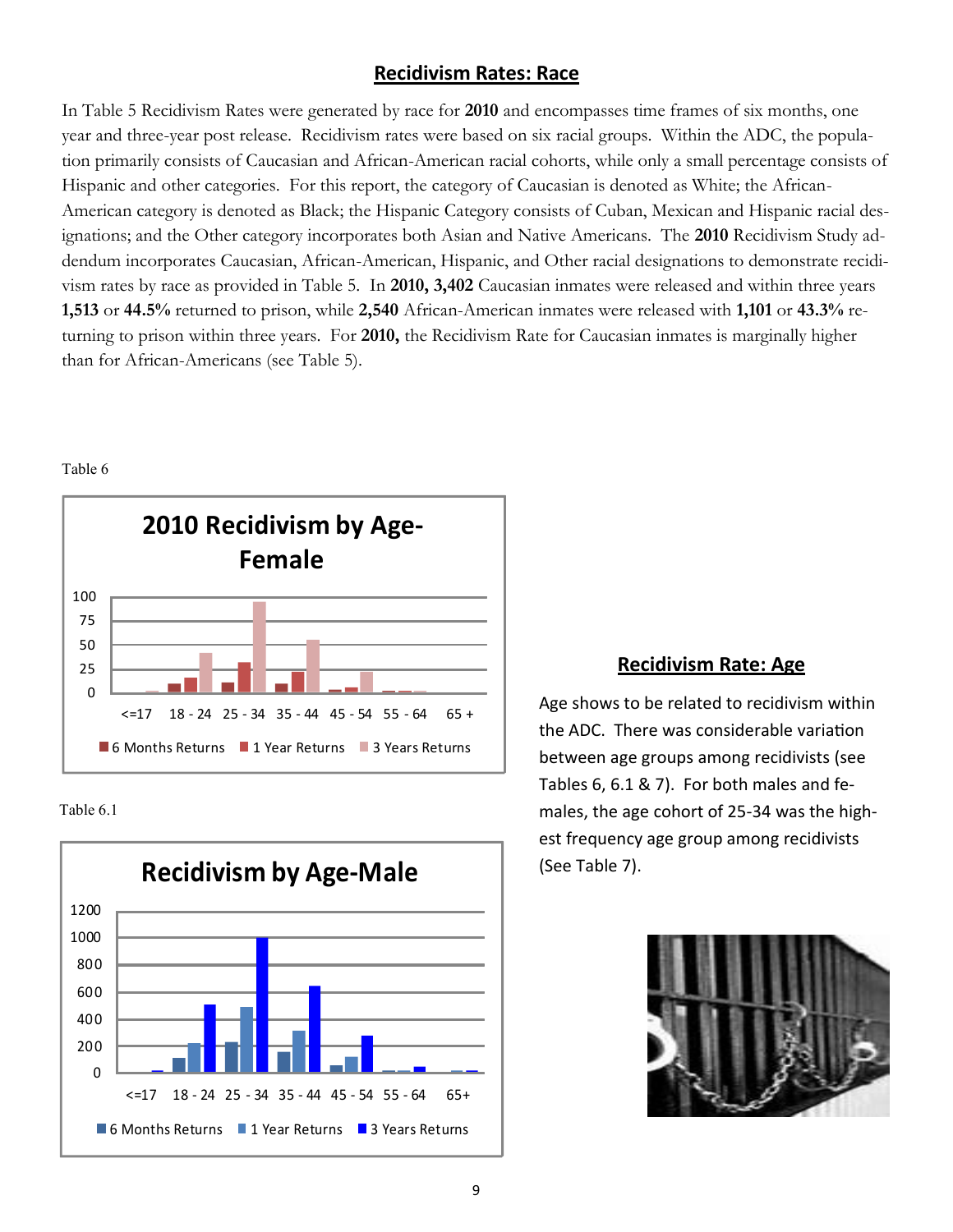| <b>Recidivism by Age (Female)</b> |              |                       |                 |                |                |                |                 |  |  |  |
|-----------------------------------|--------------|-----------------------|-----------------|----------------|----------------|----------------|-----------------|--|--|--|
| Gender                            | <b>AGE</b>   | <b>Total Releases</b> | <b>6 Months</b> | 1 Year         | 3 Years        | % of Total     | % of Age Group  |  |  |  |
|                                   |              |                       | <b>Returns</b>  | <b>Returns</b> | <b>Returns</b> | <b>Returns</b> | <b>Returned</b> |  |  |  |
|                                   | $5 = 17$     |                       | $\mathbf 0$     | $\Omega$       |                | 0.47%          | 100.0%          |  |  |  |
|                                   | $18 - 24$    | 90                    | 9               | 15             | 41             | 19.16%         | 45.6%           |  |  |  |
|                                   | $25 - 34$    | 263                   | 10              | 31             | 94             | 43.93%         | 35.7%           |  |  |  |
|                                   | $35 - 44$    | 200                   | 9               | 21             | 55             | 25.7%          | 27.5%           |  |  |  |
| Female                            | $45 - 54$    | 116                   | 3               | 5              | 21             | 9.81%          | 18.1%           |  |  |  |
|                                   | $55 - 64$    | 16                    |                 | $\overline{2}$ | $\mathcal{P}$  | .93%           | 12.5%           |  |  |  |
|                                   | $65+$        |                       | $\mathbf{0}$    | $\Omega$       | $\Omega$       | 0.0%           | $0.0\%$         |  |  |  |
|                                   | <b>Total</b> | 687                   | 32              | 74             | 214            | 100%           |                 |  |  |  |

| <b>Recidivism by Age (Male)</b> |              |                       |                                   |                          |                           |                           |                                   |  |  |  |
|---------------------------------|--------------|-----------------------|-----------------------------------|--------------------------|---------------------------|---------------------------|-----------------------------------|--|--|--|
| Gender                          | <b>AGE</b>   | <b>Total Releases</b> | <b>6 Months</b><br><b>Returns</b> | 1 Year<br><b>Returns</b> | 3 Years<br><b>Returns</b> | Total %<br><b>Returns</b> | % of Age Group<br><b>Returned</b> |  |  |  |
|                                 | $\leq$ =17   | $\overline{2}$        | $\bf{0}$                          | $\bf{0}$                 | $\mathcal{P}$             | 0.8%                      | 100.00%                           |  |  |  |
|                                 | $18 - 24$    | 888                   | 110                               | 215                      | 500                       | 20.28%                    | 56.3%                             |  |  |  |
|                                 | $25 - 34$    | 2143                  | 223                               | 485                      | 1000                      | 40.55%                    | 46.7%                             |  |  |  |
| <b>Male</b>                     | $35 - 44$    | 1451                  | 151                               | 308                      | 644                       | 26.12%                    | 44.4%                             |  |  |  |
|                                 | $45 - 54$    | 795                   | 46                                | 113                      | 275                       | 11.15%                    | 34.6%                             |  |  |  |
|                                 | $55 - 64$    | 208                   | 10                                | 17                       | 39                        | 1.58%                     | 18.8%                             |  |  |  |
|                                 | $65+$        | 24                    | $\Omega$                          |                          | 6                         | .24%                      | 25.0%                             |  |  |  |
|                                 | <b>Total</b> | 5511                  | 540                               | 1139                     | 2466                      | 100%                      |                                   |  |  |  |

# **Recidivism Rates: Offense**

**Table 8 reflects the return rates as a result of the type of offense for a selected period of time. A variety of offenses were analyzed in order to understand the breadth and depth of recidivism rates by offense and the return to prison within the three-year time frame. For clarity, Table 8 denotes the offense category, the actual number of releases/returns for 2010, and the actual numbers and percentages of returns within three years for each category.**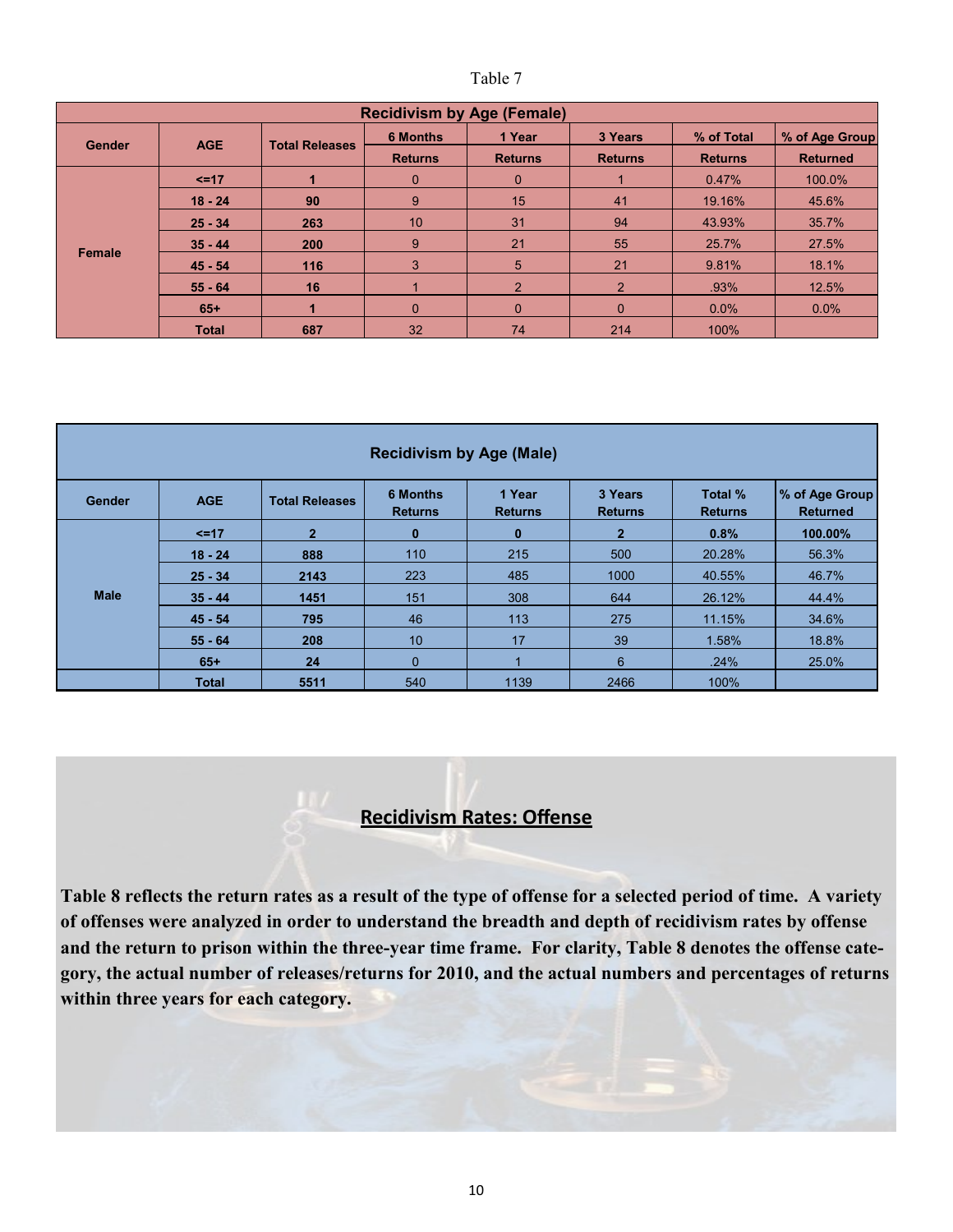| <b>Table 8</b><br><b>Recidivism Rates By Offense Category-2010</b>           |                    |                         |                |  |  |  |  |  |  |  |
|------------------------------------------------------------------------------|--------------------|-------------------------|----------------|--|--|--|--|--|--|--|
| <b>Offense Category</b>                                                      | <b>No.Releases</b> | Ret w/in 3 yrs          | % Returned     |  |  |  |  |  |  |  |
| 0101 - Capital Murder                                                        | 3                  | 0                       | 0.0%           |  |  |  |  |  |  |  |
| 0102 - Murder-1st Degree                                                     | 39                 | 16                      | 41.0%          |  |  |  |  |  |  |  |
| 0103 - Murder-2nd Degree                                                     | 48                 | 15                      | 31.3%          |  |  |  |  |  |  |  |
| 0104 - Manslaughter                                                          | 35                 | 11                      | 31.4%          |  |  |  |  |  |  |  |
| 0105 - Negligent Homicide                                                    | 17                 | 3                       | 17.6%          |  |  |  |  |  |  |  |
| 0201 - Kidnapping                                                            | 38                 | 20                      | 52.6%          |  |  |  |  |  |  |  |
| 0202 - False Imprisonment-1st Degree                                         | 35                 | 15                      | 42.9%          |  |  |  |  |  |  |  |
| 0301 - Robbery                                                               | 443                | 251                     | 56.7%          |  |  |  |  |  |  |  |
| 0302 - Aggravated Robbery                                                    | 125<br>140         | 52<br>51                | 41.6%<br>36.4% |  |  |  |  |  |  |  |
| 0401 - Battery-1st Degree<br>0402 - Battery-2nd Degree                       | 385                | 195                     | 50.6%          |  |  |  |  |  |  |  |
| 0403 - Aggravated Assault                                                    | 213                | 109                     | 51.2%          |  |  |  |  |  |  |  |
| 0404 - Terroristic Threatening                                               | 161                | 80                      | 49.7%          |  |  |  |  |  |  |  |
| 0405 - Terroristic Act                                                       | 17                 | 5                       | 29.4%          |  |  |  |  |  |  |  |
| 0406 - Agg. Assault On Corr. Employee                                        | 4                  | 3                       | 75.0%          |  |  |  |  |  |  |  |
| 0407 - Battery 3rd Deg. (Enhanced)                                           | 2                  | 1                       | 50.0%          |  |  |  |  |  |  |  |
| 0408 - Intro. Cont. Subs. Body/Another                                       | $\overline{2}$     | 1                       | 50.0%          |  |  |  |  |  |  |  |
| 0416 - Offense Com. Presence of Child                                        | 2                  | 1                       | 50.0%          |  |  |  |  |  |  |  |
| 0424 - Falsely Making Terror Threat                                          | 1                  | 0                       | 0.0%           |  |  |  |  |  |  |  |
| 0501 - Rape                                                                  | 57                 | 23                      | 40.4%          |  |  |  |  |  |  |  |
| 0502 - Carnal Abuse-1st Degree                                               | $\overline{2}$     | 0                       | 0.0%           |  |  |  |  |  |  |  |
| 0504 - Sexual Abuse-1st Degree                                               | 32                 | 21                      | 65.6%          |  |  |  |  |  |  |  |
| 0505 - Violation Of A Minor-1st Dg                                           | 1                  | 0                       | 0.0%           |  |  |  |  |  |  |  |
| 0510 - Carnal Abuse-3rd Degree                                               | 3                  | $\overline{2}$          | 66.7%          |  |  |  |  |  |  |  |
| 0512 - Indecent Exposure                                                     | 1                  | 1                       | 100.0%         |  |  |  |  |  |  |  |
| 0513 - Sexual Assault                                                        | 152                | 53                      | 34.9%          |  |  |  |  |  |  |  |
| 0518 - Reg. Sex offend near cert. facl                                       | 3                  | 1                       | 33.3%          |  |  |  |  |  |  |  |
| 0634 - Violation of Protect Order                                            | 1                  | $\overline{0}$          | 0.0%           |  |  |  |  |  |  |  |
| 0658 - Residential Burglary                                                  | 571                | 342                     | 59.9%          |  |  |  |  |  |  |  |
| 0659 - Commercial Burglary                                                   | 259                | 139                     | 53.7%          |  |  |  |  |  |  |  |
| 0701 - Incest                                                                | 5                  | $\overline{1}$          | 20.0%          |  |  |  |  |  |  |  |
| 0702 - Domestic Battering-1st Degree                                         | 14                 | 6                       | 42.9%          |  |  |  |  |  |  |  |
| 0703 - Domestic Battering-2nd Degree                                         | 45                 | 15                      | 33.3%          |  |  |  |  |  |  |  |
| 0704 - Agg. Aslt On Family/Household                                         | 18                 | 7                       | 38.9%          |  |  |  |  |  |  |  |
| 0705 - Non-Support                                                           | 43                 | 11                      | 25.6%          |  |  |  |  |  |  |  |
| 0707 - Interference With Custody                                             | 1<br>79            | 0                       | 0.0%<br>48.1%  |  |  |  |  |  |  |  |
| 0708 - Domestic Battering-3rd Degree<br>0801 - Endanger Welfare Minor-1st Dg | 14                 | 38<br>$\overline{5}$    | 35.7%          |  |  |  |  |  |  |  |
| 0803 - Permit Child Abuse                                                    | 1                  | 0                       | 0.0%           |  |  |  |  |  |  |  |
| 0804- Engage Child in Sex Expct. Condt.                                      | 1                  | 0                       | 0.0%           |  |  |  |  |  |  |  |
| 0805 - Trans, Distr.Mat. Deplctg Chil                                        | 3                  | 1                       | 33.3%          |  |  |  |  |  |  |  |
| 0809 - Solicit Money/Prop From Incomp.                                       | 1                  | 0                       | 0.0%           |  |  |  |  |  |  |  |
| 0810 - Sexual Solicitation Of A Child                                        | 3                  | $\overline{\mathbf{c}}$ | 66.7%          |  |  |  |  |  |  |  |
| 0813 - Dist/Poss/View Sex Explicit                                           | 8                  | $\overline{2}$          | 25.0%          |  |  |  |  |  |  |  |
| 0814 - Computer Child Pornography                                            | 12                 | 4                       | 33.3%          |  |  |  |  |  |  |  |
| 0828 - Expose Child to Chem Substance                                        | $\overline{2}$     | 1                       | 50.0%          |  |  |  |  |  |  |  |
| 0830 - Sexual Indecency With A Child                                         | 14                 | $\overline{7}$          | 50.0%          |  |  |  |  |  |  |  |
| 0901 - Abuse Of Adults                                                       | $\overline{2}$     | $\overline{0}$          | 0.0%           |  |  |  |  |  |  |  |
| 1001 - Theft Of Property                                                     | 655                | 308                     | 47.2%          |  |  |  |  |  |  |  |
| 1004 - Theft By Receiving                                                    | 223                | 106                     | 47.5%          |  |  |  |  |  |  |  |
| 1005 - Theft Of Leased Property                                              | 2                  | 1                       | 50.0%          |  |  |  |  |  |  |  |
| 1006 - Theft Of Public Benefits                                              | 5                  | 2                       | 40.0%          |  |  |  |  |  |  |  |
| 1046 - Internet Stalk.- Child Fel. C                                         | 5                  | 3                       | 60.0%          |  |  |  |  |  |  |  |
| 1048 - Internet Stalk.- Child Fel. B                                         | 13                 | 4                       | 30.8%          |  |  |  |  |  |  |  |
| 1066 - Theft of Scrap Metal                                                  | 3                  | 1                       | 33.3%          |  |  |  |  |  |  |  |